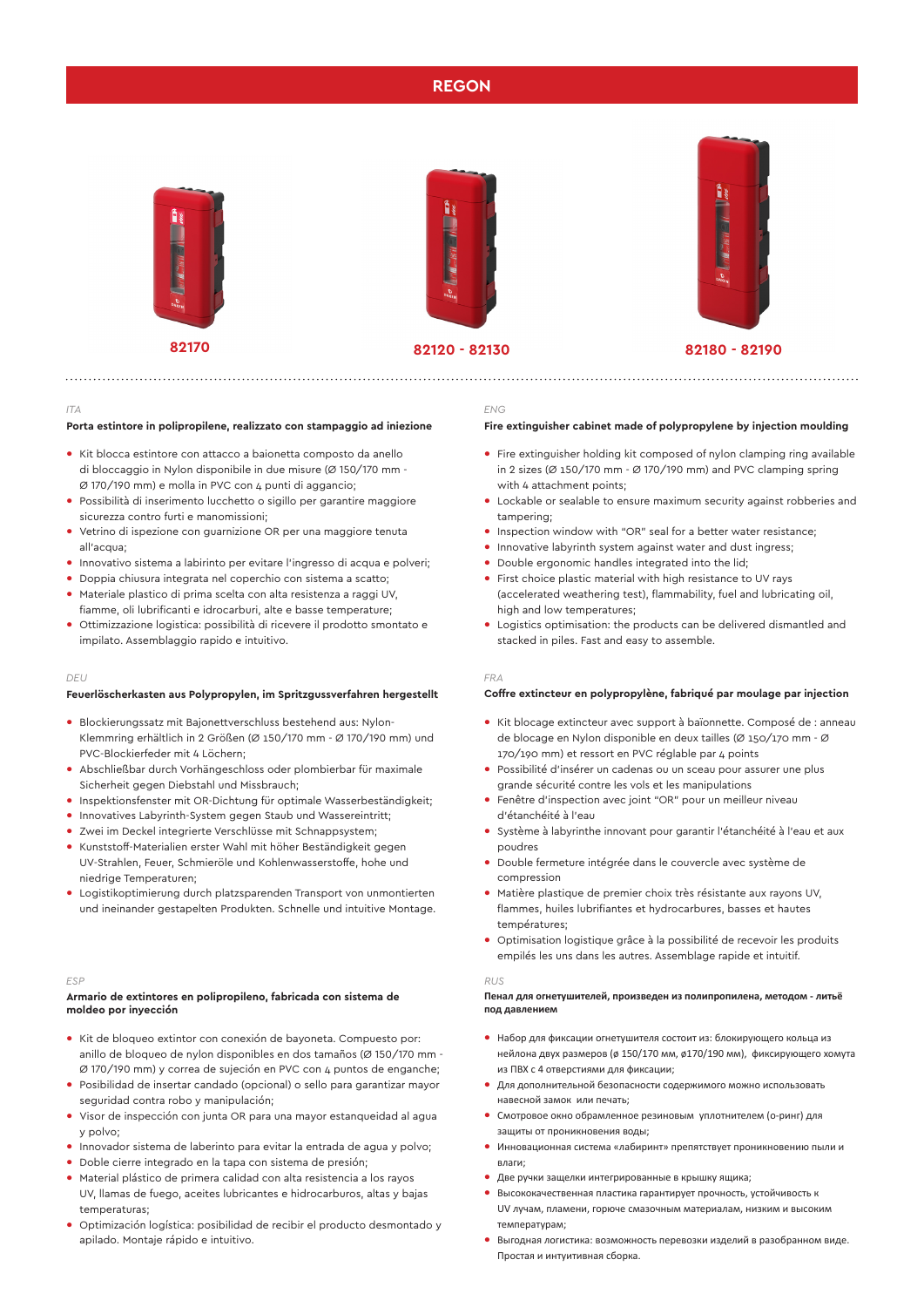# **REGON**

# 85990200

- 
- *ITA* Dischetto in Nylon con cinghia regolabile per dimensione < Ø 150 mm
	- *ENG* Nylon Disk with adjustable strap for extinguishers < Ø 150 mm
	-
	- *DEU* verstellbarem Band für Feuerlöscher mit Durchmesser Ø < 150mm Befestigungsscheibe aus Nylon mit
	-
	- *FRA* Support en nylon avec sangle réglable pour dimensions < Ø 150 mm
	- *ESP* Disco de nylon con correa ajustable
	- para dimensiones <Ø 150 mm
	- *RUS* **Нейлоновый диск с регулируемым ремнем для диаметра менее 150 мм**

85990210



| <b>ITA</b> | Dischetto in Nylon con cinghia<br>regolabile in velcro per dimensione<br>Ø 190/205 mm                                           |
|------------|---------------------------------------------------------------------------------------------------------------------------------|
| <b>FNG</b> | Nylon Disk with adjustable velcro<br>strap for extinguishers Ø 190/205 mm                                                       |
| DEU        | Befestigungsscheibe aus Nylon<br>mit verstellbarem Band aus Velcro<br>für Feuerlöscher mit Durchmesser<br>zwischen Ø 190/205 mm |
| <b>FRA</b> | Support en nylon avec sangle<br>réglable en velcro pour dimensions<br>Ø 190/205 mm                                              |
| <b>ESP</b> | Disco de nylon con correa de<br>velcro ajustable para dimensiones<br>Ø 190/205 mm                                               |
| <b>RUS</b> | Нейлоновый диск с регулируемым<br>ремнем на липучке для диаметра<br>190/205 MM                                                  |



A

a

|  | ITA | Adesivo con logo personalizzabile     |
|--|-----|---------------------------------------|
|  | ENG | Label with customized logo            |
|  |     | Aufkleber personalisierbar durch      |
|  | DEU | Kundenlogo                            |
|  | FRA | Autocollant avec logo personnalisable |
|  | ESP | Pegatina con logotipo personalizable  |
|  |     | Наклейка с вашим логотипом            |

*DEU* Aufkleber personalisierbar durch . . . . . . . . . . . . . p<br>**FRA** Autocol<br>Transland avec logo personnels *E*<br>. . . . . . . . . . . . . . *RUS* Наклейка с вашим логотипом



B

b



| <b>CODE</b> | <b>AxBxC</b><br><b>EXTERNAL</b><br><b>DIMENSIONS (mm)</b> | axbxc<br><b>INTERNAL</b><br><b>DIMENSIONS (mm)</b> | <b>WEIGHT</b><br>(kg) | Ø EXTINGUISHER<br>DIAMETER(mm) |
|-------------|-----------------------------------------------------------|----------------------------------------------------|-----------------------|--------------------------------|
| 82170       | 335x620x240                                               | 264x571x204                                        | 2.4                   | Ø 150/170                      |
| 82120       | 335x715x240                                               | 264x652x204                                        | 2,7                   | Ø 150/170                      |
| 82130       | 335x715x240                                               | 264x652x204                                        | 2,7                   | Ø 170/190                      |
| 82180       | 335x865x240                                               | 264x816x204                                        | 3.2                   | Ø 150/170                      |
| 82190       | 335x865x240                                               | 264x816x204                                        | 3.2                   | Ø 170/190 x2                   |

| <b>CODE</b>     | <b>FITTING BRACKETS</b> |
|-----------------|-------------------------|
| 82170           |                         |
| $82120 - 82130$ | 88501 - 88502           |
| 82180 - 82190   |                         |